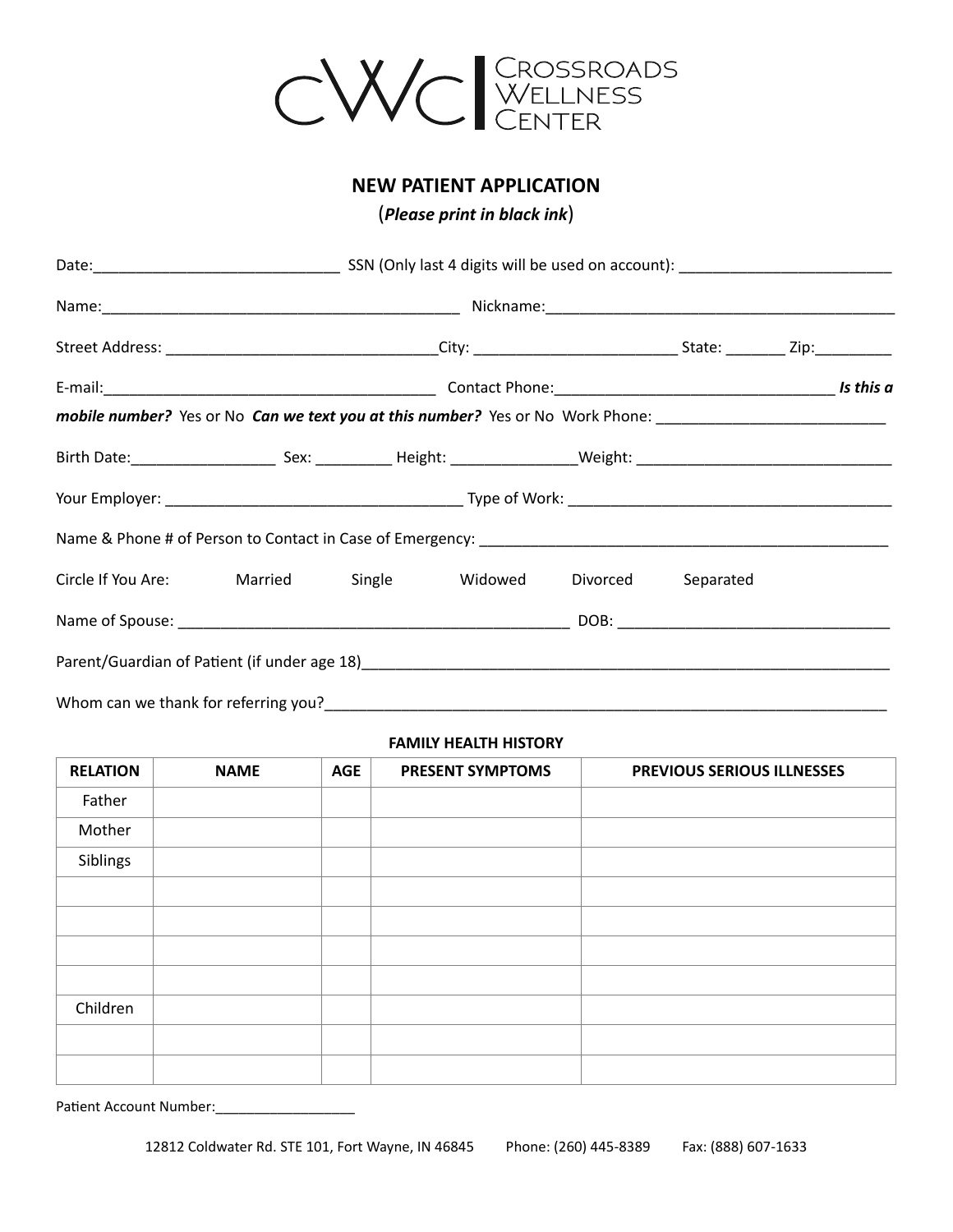# **HEALTH HISTORY**

\_\_\_\_\_\_\_\_\_\_\_\_\_\_\_\_\_\_\_\_\_\_\_\_\_\_\_\_\_\_\_\_\_\_\_\_\_\_\_\_\_\_\_\_\_\_\_\_\_\_\_\_\_\_\_\_\_\_\_\_\_\_\_\_\_\_\_\_\_\_\_\_\_\_\_\_\_\_\_\_\_\_\_\_ \_\_\_\_\_\_\_\_\_\_\_\_\_\_\_\_\_\_\_\_\_\_\_\_\_\_\_\_\_\_\_\_\_\_\_\_\_\_\_\_\_\_\_\_\_\_\_\_\_\_\_\_\_\_\_\_\_\_\_\_\_\_\_\_\_\_\_\_\_\_\_\_\_\_\_\_\_\_\_\_\_\_\_\_

\_\_\_\_\_\_\_\_\_\_\_\_\_\_\_\_\_\_\_\_\_\_\_\_\_\_\_\_\_\_\_\_\_\_\_\_\_\_\_\_\_\_\_\_\_\_\_\_\_\_\_\_\_\_\_\_\_\_\_\_\_\_\_\_\_\_\_\_\_\_\_\_\_\_\_\_\_\_\_\_\_\_\_\_

|  | ■ What are your symptoms? |
|--|---------------------------|
|--|---------------------------|

- Where exactly are your symptoms? **with all of the symptoms** of the symptoms of the symptoms of the symptoms of the symptoms of the symptoms of the symptoms of the symptoms of the symptoms of the symptoms of the symptoms of
- When and why did your symptoms begin?
- What activities in your daily life have been disrupted as a result of your symptoms?
- Please circle if your symptoms are getting worse, staying the same, or getting better.
- What makes your symptoms better?\_\_\_\_\_\_\_\_\_\_\_\_\_\_\_\_\_\_\_\_\_\_\_\_\_\_\_\_\_\_\_\_\_\_\_\_\_\_\_\_\_\_\_\_\_\_\_\_\_\_\_\_\_
- What makes your symptoms worse? \_\_\_\_\_\_\_\_\_\_\_\_\_\_\_\_\_\_\_\_\_\_\_\_\_\_\_\_\_\_\_\_\_\_\_\_\_\_\_\_\_\_\_\_\_\_\_\_\_\_\_\_
- Do you feel that your weight is contributing to your symptoms in any way?  $Y/N$ 
	- $\Box$  Is weight loss a challenge/desire for you? Y / N
	- $\Box$  Is weight gain a challenge/desire for you? Y / N
- Please circle prior treatments: Chiropractic / Physical Therapy / Massage / Acupuncture / Dry Needling / NSAIDs / Steroids / Injections / Surgery / Other
- Besides chiropractic care, please indicate any other therapies/services within our office that you are interested in:
	- $\Box$  dry needling  $\Box$  functional medicine  $\Box$  naturopathic medicine  $\Box$  kinesio/athletic taping  $\Box$  comprehensive joint assessment  $\Box$  rehabilitation  $\Box$  massage  $\Box$  soft tissue release  $\Box$  cryotherapy  $\Box$  Other  $\Box$
- Do you have any additional health concerns/physical limitations that you would like addressed?

\_\_\_\_\_\_\_\_\_\_\_\_\_\_\_\_\_\_\_\_\_\_\_\_\_\_\_\_\_\_\_\_\_\_\_\_\_\_\_\_\_\_\_\_\_\_\_\_\_\_\_\_\_\_\_\_\_\_\_\_\_\_\_\_\_\_\_\_\_\_\_\_\_\_\_\_\_\_\_\_\_\_

\_\_\_\_\_\_\_\_\_\_\_\_\_\_\_\_\_\_\_\_\_\_\_\_\_\_\_\_\_\_\_\_\_\_\_\_\_\_\_\_\_\_\_\_\_\_\_\_\_\_\_\_\_\_\_\_\_\_\_\_\_\_\_\_\_\_\_\_\_\_\_\_\_\_\_\_\_\_\_\_\_\_

**What are your overall health/performance goals?** 

Patient Account Number:\_\_\_\_\_\_\_\_\_\_\_\_\_\_\_\_\_\_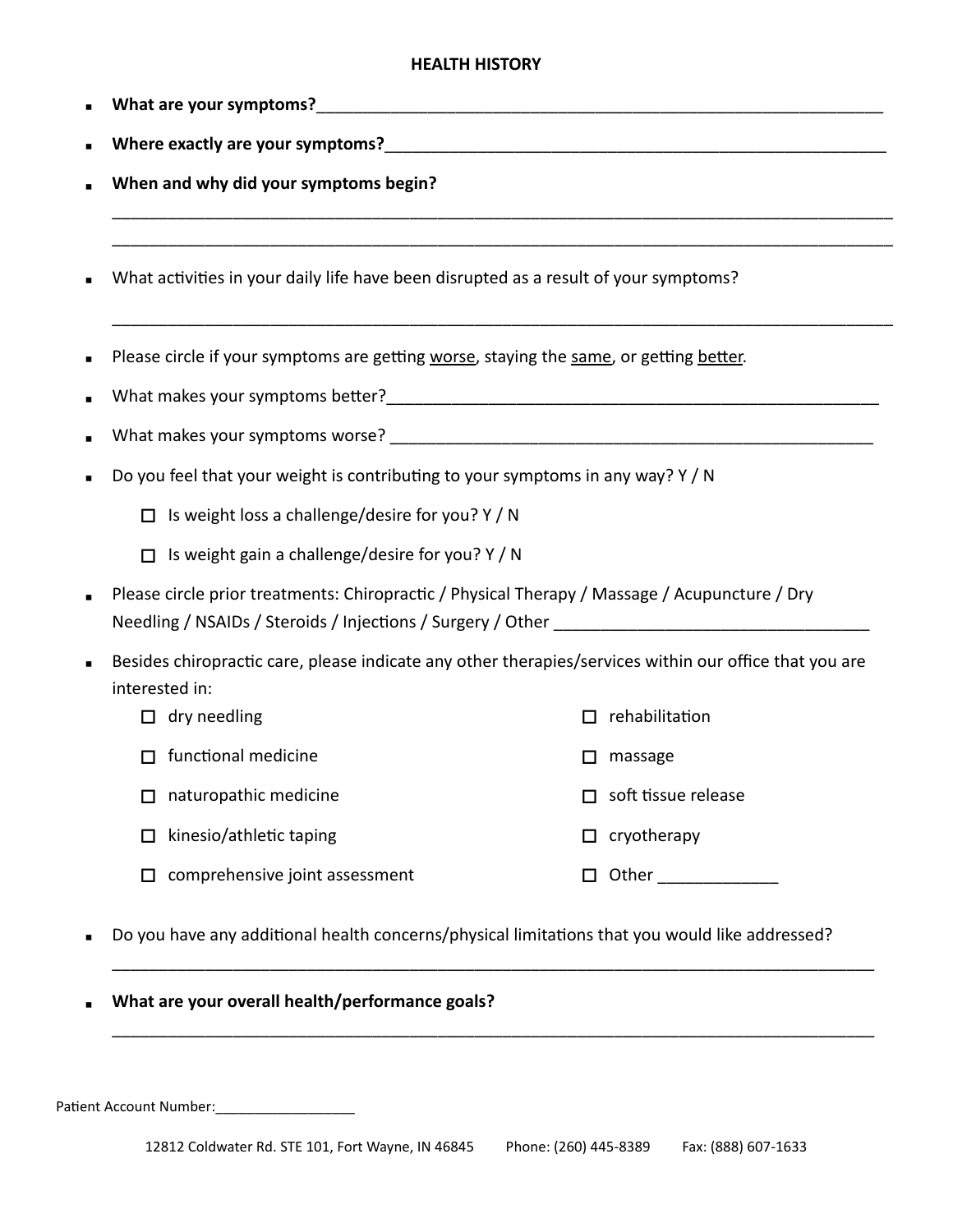Please answer the following lifestyle related questions.

| 1. On average, how many hours of sleep do you get per night? |  |
|--------------------------------------------------------------|--|
|--------------------------------------------------------------|--|

2. On average, how many ounces of water do you drink per day? Filtered? Y / N

\_\_\_\_\_\_\_\_\_\_\_\_\_\_\_\_\_\_\_\_\_\_\_\_\_\_\_\_\_\_\_\_\_\_\_\_\_\_\_\_\_\_\_\_\_\_\_\_\_\_\_\_\_\_\_\_\_\_\_\_\_\_\_\_\_\_\_\_\_\_\_\_\_\_\_\_\_

\_\_\_\_\_\_\_\_\_\_\_\_\_\_\_\_\_\_\_\_\_\_\_\_\_\_\_\_\_\_\_\_\_\_\_\_\_\_\_\_\_\_\_\_\_\_\_\_\_\_\_\_\_\_\_\_\_\_\_\_\_\_\_\_\_\_\_\_\_\_\_\_\_\_\_\_

\_\_\_\_\_\_\_\_\_\_\_\_\_\_\_\_\_\_\_\_\_\_\_\_\_\_\_\_\_\_\_\_\_\_\_\_\_\_\_\_\_\_\_\_\_\_\_\_\_\_\_\_\_\_\_\_\_\_\_\_\_\_\_\_\_\_\_\_\_\_\_\_\_\_\_\_\_

\_\_\_\_\_\_\_\_\_\_\_\_\_\_\_\_\_\_\_\_\_\_\_\_\_\_\_\_\_\_\_\_\_\_\_\_\_\_\_\_\_\_\_\_\_\_\_\_\_\_\_\_\_\_\_\_\_\_\_\_\_\_\_\_\_\_\_\_\_\_\_\_\_\_\_\_\_

3. What do you do on a weekly basis for movement/exercise/fitness?

4. What did you eat in the last 24 hours?

- a. Was this a typical day of eating for you? Y / N
- 5. How do you manage stress?
- 6. Do you utilize any breathing techniques to manage stress ( Y / N ) and/or improve sleep/focus/ athletic performance? ( Y / N )

\_\_\_\_\_\_\_\_\_\_\_\_\_\_\_\_\_\_\_\_\_\_\_\_\_\_\_\_\_\_\_\_\_\_\_\_\_\_\_\_\_\_\_\_\_\_\_\_\_\_\_\_\_\_\_\_\_\_\_\_\_\_\_\_\_\_\_\_\_\_\_\_\_\_\_\_

If so, what breathing techniques do you utilize\_\_\_\_\_\_\_\_\_\_\_\_\_\_\_\_\_\_\_\_\_\_\_\_\_\_\_\_\_\_\_\_\_\_

- 7. Do you have a practice of meditation and/or prayer? Y / N
	- a. If so, for how long each day?

Patient Account Number:\_\_\_\_\_\_\_\_\_\_\_\_\_\_\_\_\_\_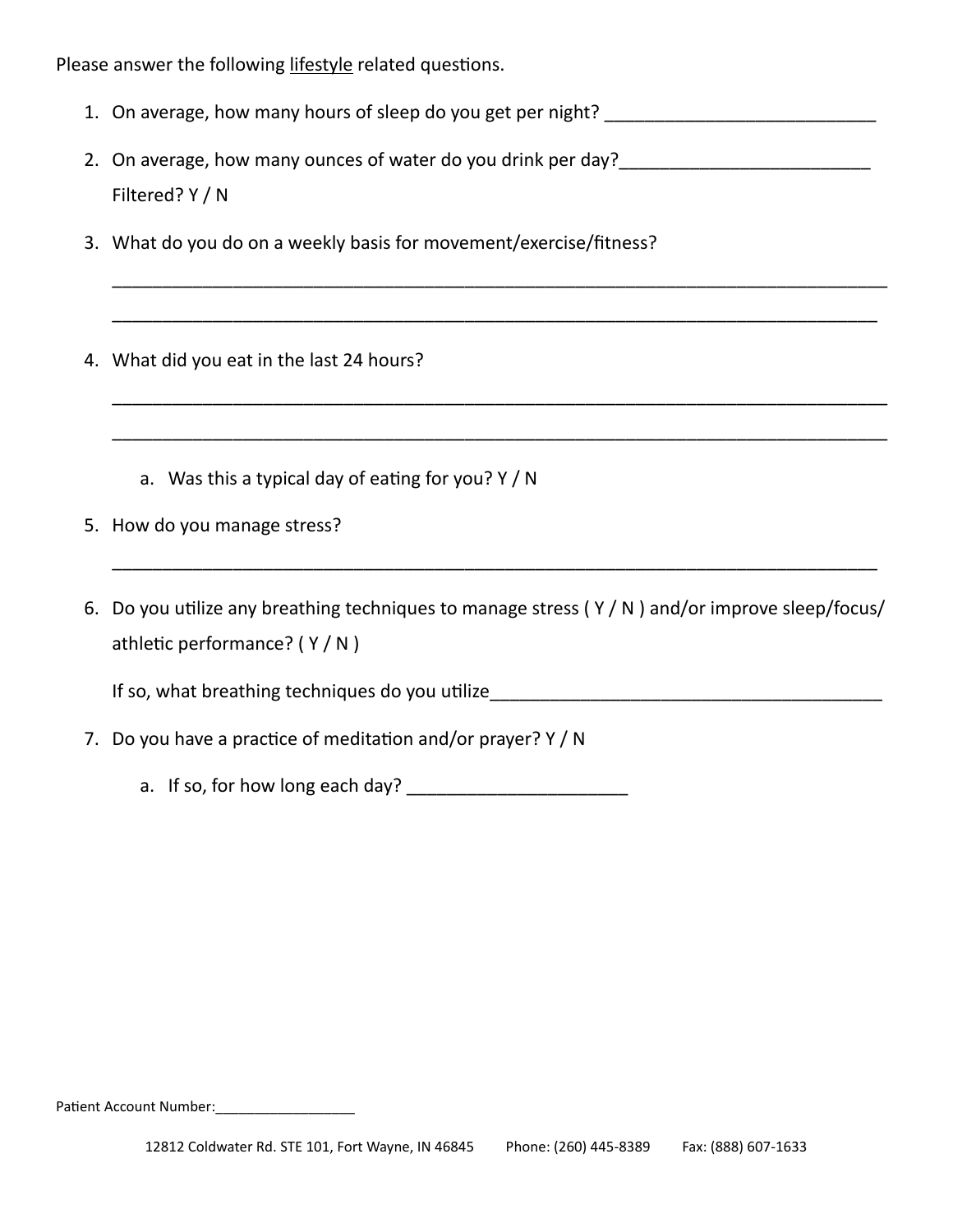# PLEASE CHECK APPLICABLE ITEMS *– (indicate date of surgery)*.

# **OPERATIONS:**

|                                        | Coffee (avg. # of cups/day) regular decaf. Tea (avg. # of cups/day) regular herbal                       |                      |                      |
|----------------------------------------|----------------------------------------------------------------------------------------------------------|----------------------|----------------------|
|                                        |                                                                                                          |                      |                      |
|                                        | List all medications and/or supplements you have taken or are currently taking within the past 6 months. |                      |                      |
|                                        |                                                                                                          |                      |                      |
|                                        |                                                                                                          |                      |                      |
|                                        |                                                                                                          |                      |                      |
|                                        | Do you have a history of, or have been treated for any sort of mental disorder?                          |                      |                      |
| Vaccine History: Up to date? Yes or No |                                                                                                          |                      |                      |
|                                        | Have you received the COVID-19 vaccine? Y / N / NA                                                       |                      |                      |
|                                        | - If so, from which company and how many boosters have you received?                                     |                      |                      |
|                                        | Have you contracted COVID - 19 in the last 6 months? Y / N                                               |                      |                      |
|                                        | - If so, do you have any long-term symptoms? Y / N                                                       |                      |                      |
|                                        | CIRCLE Any of the Following Diseases/Conditions you currently have or have had in the past:              |                      |                      |
| ADD / ADHD                             | Raynaud's Syndrome                                                                                       | Muscular Dystrophy   | Goiter               |
| Crohn's Disease                        | Anemia                                                                                                   | Tourette's Syndrome  | Padgett's            |
| Herpes                                 | Emphysema                                                                                                | Arthritis            | <b>Ulcers</b>        |
| Pleurisy                               | Infertility                                                                                              | Fibromyalgia         | Candida              |
| Alcoholism                             | Stroke                                                                                                   | Osteoporosis         | <b>Heart Disease</b> |
| <b>Diabetes</b>                        | Anorexia / Bulimia                                                                                       | Trigeminal Neuralgia | Parasites            |
| Hodgkin's Disease                      | Endometriosis                                                                                            | Bell's Palsy         | Venereal Infection   |
| Pneumonia                              | Multiple Sclerosis                                                                                       | Glaucoma             | Chronic Fatigue      |
| Alzheimer's                            | <b>Thyroid Condition</b>                                                                                 | Parkinson's Disease  | Hepatitis            |
| Eczema                                 | Appendicitis                                                                                             | Tuberculosis         | Phlebitis            |
| Impotency                              | Epilepsy                                                                                                 | Cancer               |                      |
|                                        |                                                                                                          |                      |                      |
|                                        |                                                                                                          |                      |                      |

Patient Account Number:\_\_\_\_\_\_\_\_\_\_\_\_\_\_\_\_\_\_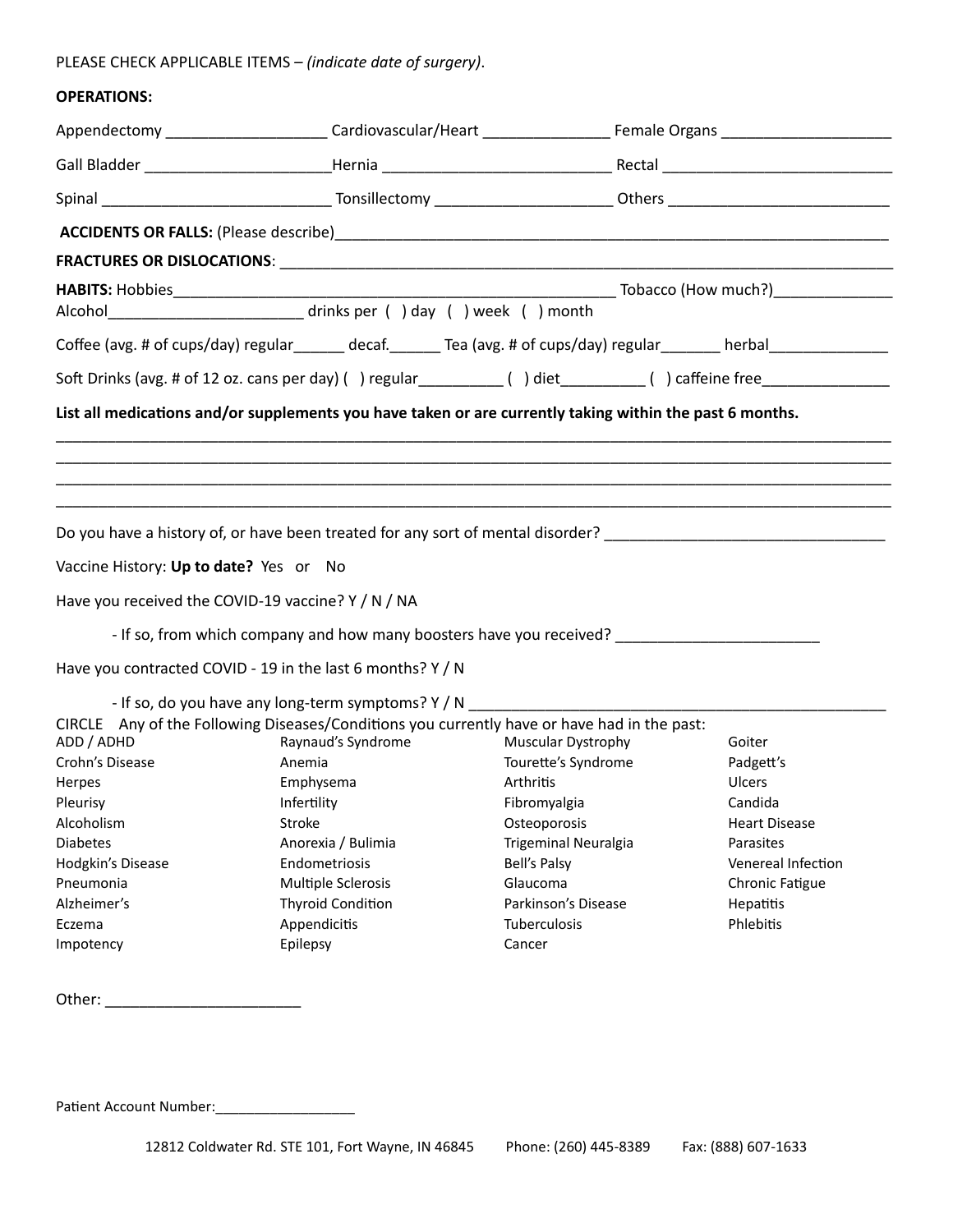#### **GENERAL SYMPTOMS**

Chills Convulsions Dizziness Fainting Fatigue Fever Hair Loss Headache Hernia Loss of Sleep Nervousness Neuralgia/Nerve Pain Numbness in arms, hands, or legs Pain in arms, hands, or legs Sweats Tremors Weak Fingernails Weight Gain Weight Loss

#### **E.E.N.T**

Allergies Asthma Cataracts **Deafness** Dental Decay/Painful Teeth Ear Discharge Ear Noises/Ringing Earache Enlarged Glands Enlarged Thyroid Eye Pain Failing Vision Far Sightedness Frequent Colds Gum Trouble Hay Fever Hoarseness Macular Degeneration Nasal Drainage Nasal Obstruction Near Sightedness Nose Bleeds Sinus Infection Sore Throat **Tonsillitis** 

#### **SKIN**

Acne Boils Bruise Easily Cysts Dryness Hives Itching Sensitive Skin Skin Eruptions Varicose Veins

#### **RESPIRATORY**

Chest Pain Chronic Cough Difficult Breathing Spitting Up Blood Spitting Up Phlegm Wheezing

#### **CARDIO-VASCULAR**

Cold Hands or Feet Hardening of Arteries High Blood Pressure High Cholesterol Low Blood Pressure Pain Over Heart Paralytic Stroke Poor Circulation Rapid Beating Heart Slow Beating Heart Swelling of Ankles

### **MUSCLE & JOINT**

Backache Carpal Tunnel Syndrome Faulty Posture Muscle Tightness/Spasm Pain Between Shoulders Painful Ankle Painful Elbow Painful Foot Painful Hand Painful Head Painful Hip Painful Knee Painful Shoulder Painful Tail Bone Painful Wrist Spinal Curvature/Scoliosis Stiff Neck Swollen Joints

#### **GASTROINTESTINAL**

Belching or Gas Colitis Colon Trouble Constipation Diarrhea Difficult Digestion Distention of Abdomen Excessive Hunger Gall Bladder Trouble Hemorrhoids Intestinal Worms Jaundice Liver Trouble Nausea Painful Bowel Movements Pain Over Stomach Poor Appetite Vomiting Vomiting Blood

#### **GENITOURINARY**

Bed Wetting Frequent Urination Frequent Kidney or Bladder Infections Inability to Control Urine Kidney Stones Painful Urination Prostate Trouble Pus/Blood in Urine

#### **FOR WOMEN ONLY**

Cramps Excessive Flow Irregular Cycle Lumps in Breasts Menopausal Symptoms Painful Menstrual Periods Previous Miscarriage Vaginal Discharge

**Are you Pregnant? ( ) Yes ( ) No**

**Do you think you might be Pregnant? ( ) Yes ( ) No**

**Patient or Guardian's Signature: \_\_\_\_\_\_\_\_\_\_\_\_\_\_\_\_\_\_\_\_\_\_\_\_\_\_\_\_\_\_\_\_\_\_\_\_\_\_\_\_\_\_\_\_\_\_\_\_\_ Date: \_\_\_\_\_\_\_\_\_\_\_\_\_\_\_\_\_\_\_\_**

Patient Account Number: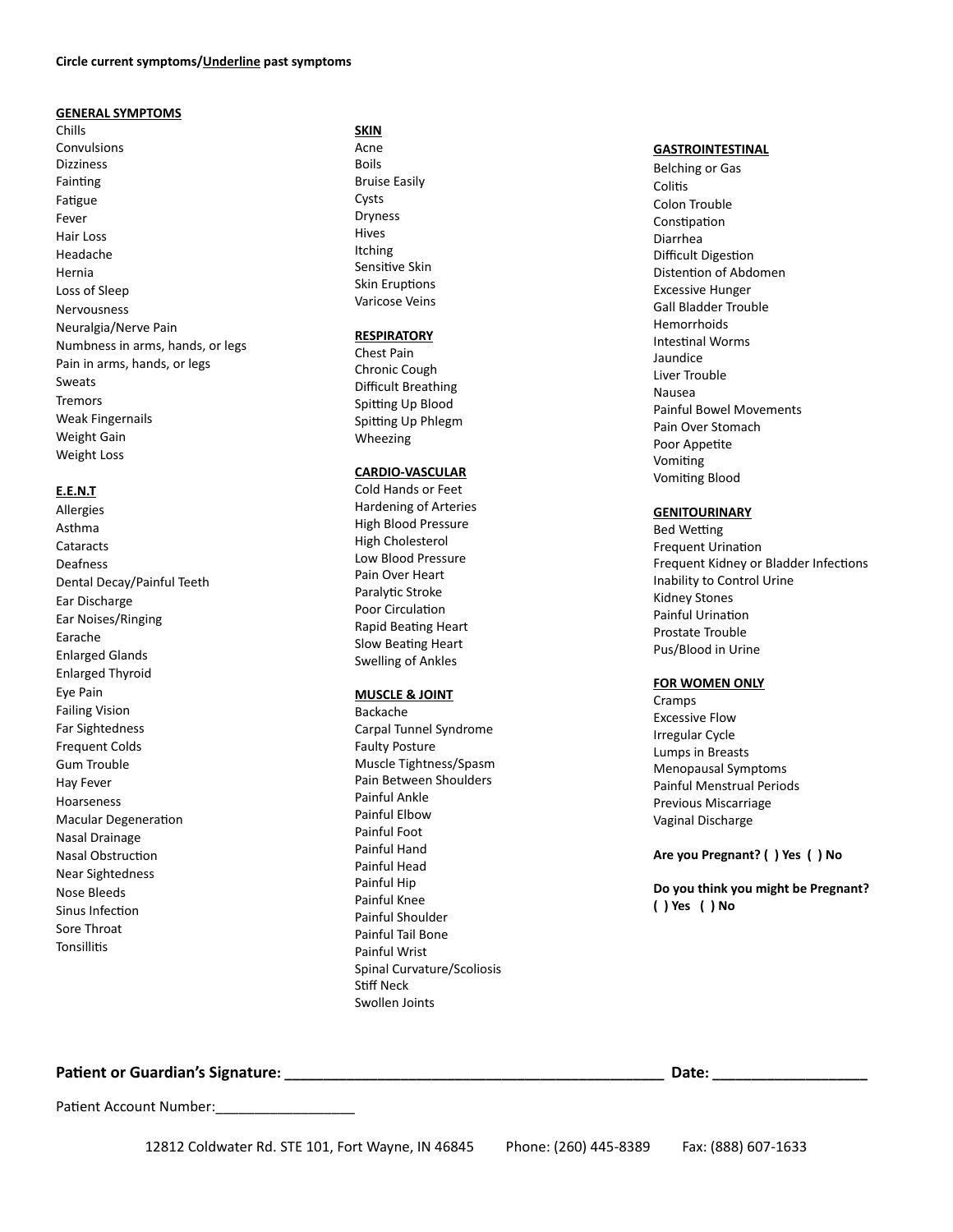

#### **HIPAA Privacy Notice**

Crossroads Wellness Center strives to maintain the strictest confidentiality of your medical and financial information. Our employees are all aware that this information belongs to you and you have the right to decide how it is used in most instances. At this time, you may request to view or receive a copy of our HIPAA policy. To better serve you, we need you to sign and date this form acknowledging that you have read this notice and that an opportunity to review or receive a copy of our HIPAA policy has been made available to you upon request.

#### **Financial Policy**

It is the policy of this office that all services rendered are charged directly to you, the patient, and that ultimately the patient is responsible for all services, including those not reimbursed by third party payers. All payments are due at the time of service unless prior arrangements have been made. Our office accepts assignment with most insurance companies; however, **INSURANCE IS NOT A GUARANTEE OF PAYMENT**. Your insurance is an agreement between you and your insurance company. All insurance assignment patients must pay their deductibles in full and copayment/ coinsurance at time of service. *Please be advised that we will not write-off any massage service for any reason by any insurance company, even if we are contracted with your insurance company.* If our office has not received payment by your insurance company within forty-five (45) days of our office filing the claim, you will become responsible for payment in full.

I, the undersigned, do hereby agree to be financially responsible for the entire balance due, including, but not limited to, the examination, consultation, and/or treatment. I also agree to pay a service charge of \$35.00 if my check is returned for insufficient funds. I understand that this service charge may be in addition to any fees assessed by my financial institution. Furthermore, I agree that a late charge of 1.5% per month may be assessed on delinquent balances. In the event of any default in payment, I agree to pay all attorney fees and/or other collection costs necessary to collect on my account.

#### **INFORMED CONSENT FOR CHIROPRACTIC/NATUROPATHIC TREATMENT**

I hereby request and consent to the performance of chiropractic treatments (also known as chiropractic adjustments or chiropractic manipulative treatments) and any other associated procedures: Naturopathic medicine, physical examination, tests, physio therapy, physical medicine, physical therapy procedures, etc. on me by the doctor of chiropractic at Crossroads Wellness Center and/or the doctor of Naturopath and/or other assistants and/or licensed practitioners.

I understand, as with any health care procedures, that there are certain complications, which may arise during chiropractic treatments. I do not expect the doctor to be able to anticipate all risks and complications, and I wish to rely upon the doctor to exercise judgment during the course of the procedure(s) which the doctor feels at the time, based upon the facts then known, that are in my best interest.

I have read (or have had read to me) the above explanation of the chiropractic treatments. I state that I have been informed and weighed the risks involved in chiropractic treatment at this health care office. I have decided that it is in my best interest to receive chiropractic treatment. I hereby give my consent to that treatment. I intend for this consent to cover the entire course of treatment for my present condition(s) and for any future conditions(s) for which I seek treatment.

#### **SIGN AFTER YOU AGREE TO THE ABOVE**

| <b>Printed name of Patient</b>                                |  |
|---------------------------------------------------------------|--|
| x                                                             |  |
| Signature of Patient                                          |  |
|                                                               |  |
| Signature of Representative (if patient is a<br>minor or POA) |  |
| Patient Account Number: National Account Number               |  |